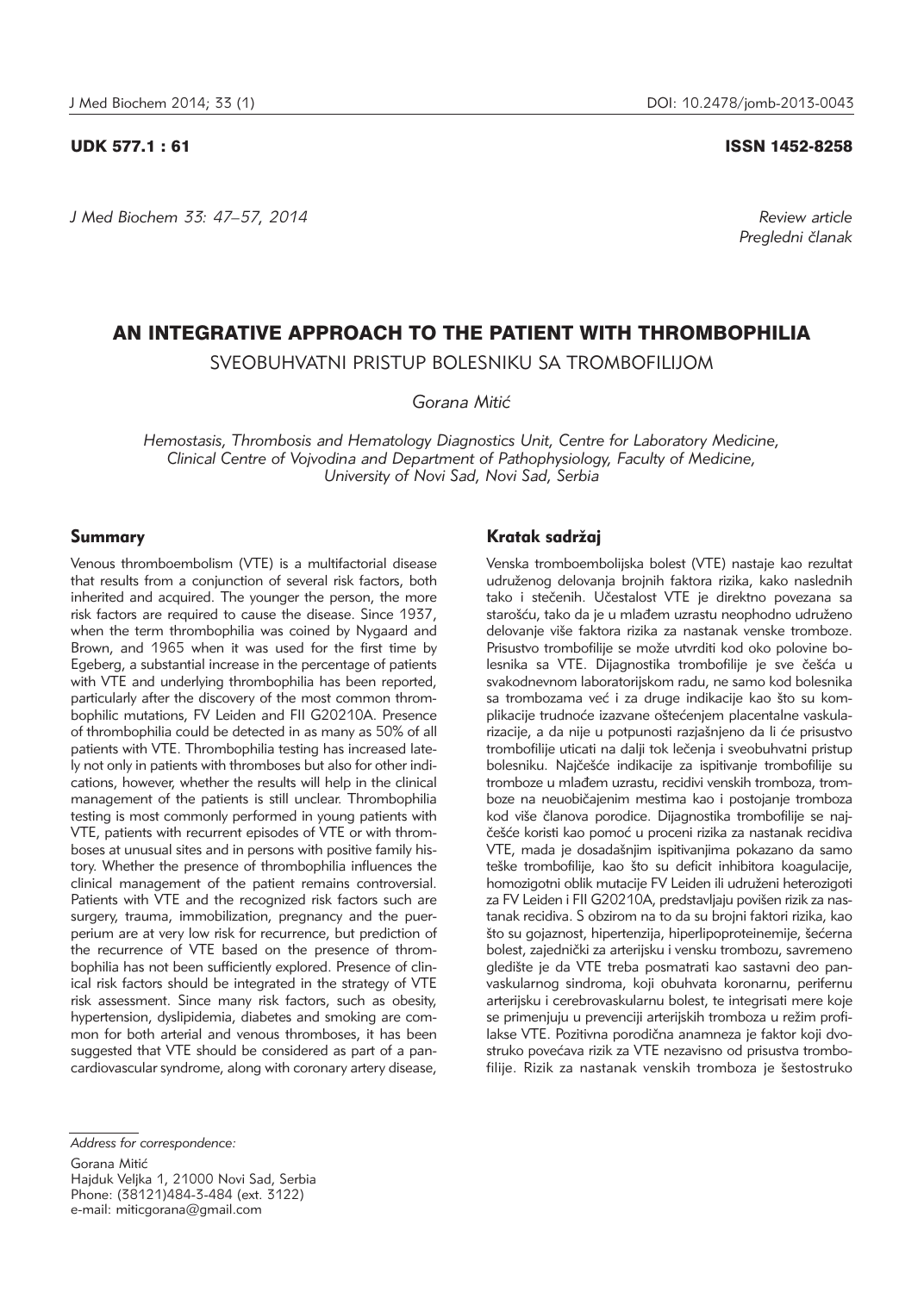peripheral artery disease and cerebrovascular disease. Positive family history for VTE in a first-degree relative increases the risk for VTE occurrence by 2-fold, regardless of the presence of inherited thrombophilia. Pregnancy-related risk of VTE is sixfold increased compared to nonpregnant age-matched women. Women with thrombophilia have been shown to be at an increased risk not only of pregnancy-associated thromboembolism, but also of other vascular complications, including recurrent fetal loss and intrauterine fetal death. Risk for antepartal pregnancy-related VTE is considerably increased in obese women confined to bed for longer than one week, in women who underwent assisted reproduction, in multiple pregnancies, gestational diabetes and maternal age over 35 years. Postpartal risk factors differ, with eclampsia, emergency cesarian section and *placenta praevia* being the most important. Testing for thrombophilia generally does not alter the management of a patient with VTE, except for selected groups of patients. Women of fertile age with positive family history and presence of thrombophilia may benefit from thromboprophylaxis implementation during pregnancy, or can make the decision not to use oral contraceptives. In the future, the use of global coagulation tests that could detect a hypercoagulable state, along with other clinical risk factors, might improve VTE risk assessment and optimize the duration of treatment of VTE disease.

Keywords: venous thromboembolism, thrombophilia, recurrent venous thromboembolism, thromboprophylaxis

# Introduction

Venous thromboembolism (VTE) is a multifactorial disease, that results from a complex interaction of several risk factors, both inherited and acquired. The younger the person, the more risk factors are required to cause the disease. The term thrombophilia was coined in 1937 by Nygaard and Brown (1) and it was used in 1965 by Egeberg to describe a Norwegian family with a pronounced tendency for venous thromboses, in which he later discovered an antithrombin deficiency. Since then, a substantial increase in the percentage of patients with VTE and underlying throm bophilia has been reported, particularly after the discovery of the most common thrombophilic mutations, FV Leiden and FII G20210A.

Presence of thrombophilia could be detected in as many as 50% of all patients with VTE, depending on the study design. Thrombophilia testing has increased lately, not only in patients with thromboses but also for other indications, although it remains unclear whether the results will help in the clinical management of patients. Thrombophilia testing is most commonly performed in young patients with VTE, patients with recurrent episodes of VTE or with thromboses at unusual sites and in persons with a positive family history.

Management of persons with thrombophilia throughout a variety of clinical circumstances is challenging. Whether the presence of thrombophilia povišen tokom trudnoće i postpartalno, a u prisustvu trombofilije taj rizik se dodatno povećava. Pojedine vrste trombofilije utiču na češću antepartalnu pojavu tromboza. Postojanje trombofilije ne utiče na klinički pristup najvećem broju bolesnika sa VTE, ali je od značaja kod određenih kategorija bolesnika, među kojima su najznačajnije žene u fertilnom periodu sa pozitivnom porodičnom anamnezom za VTE. One mogu imati veliku korist od primene tromboprofilakse tokom trudnoće, a postojanje trombofilije može uticati na njihovu odluku o upotrebi oralnih kontraceptiva. U budućnosti bi upotreba nekog od globalnih hemostaznih testova koji bi detektovali hiperkoagulabilno stanje, uz postojanje drugih kliničkih faktora i pažljivu procenu njihovog značaja, mogla poboljšati procenu rizika za nastanak VTE i pomoći u pristupu bolesnicima sa trombofilijom.

Ključne reči: venska tromboembolijska bolest, trombofilija, recidiv venske tromboembolijske bolesti, tromboprofilaksa

influences the clinical management of the patient remains controversial.

This paper will address several issues: the relevance of thrombophilia in the risk assessment to predict recurrence of VTE, approach to the female population with thrombophilia, particularly regarding the use of combined oral hormonal contraception and during pregnancy and puerperium, and the significance of thrombophilia in some clinical circumstances, such as obesity, malignant and cardiovascular diseases.

#### Significance of thrombophilia testing

Before making a decision on thrombophilia testing in a particular patient, it is very important to answer several questions, such as whether the presence of thrombophilia could help explain the occurrence of an episode of VTE. It would be of great significance in the clinical management of patients if the detection of thrombophilia could help in better assessing the risk of recurrence after the first venous thromboembolic event. The question whether the presence of inherited thrombophilia should influence the clinical management of a patient with previous VTE in situations of increased risk for VTE occurrence has to be answered, as well.

It is also very important to make a decision concerning the value of thrombophilia testing in patients with different thrombosis localizations, particularly if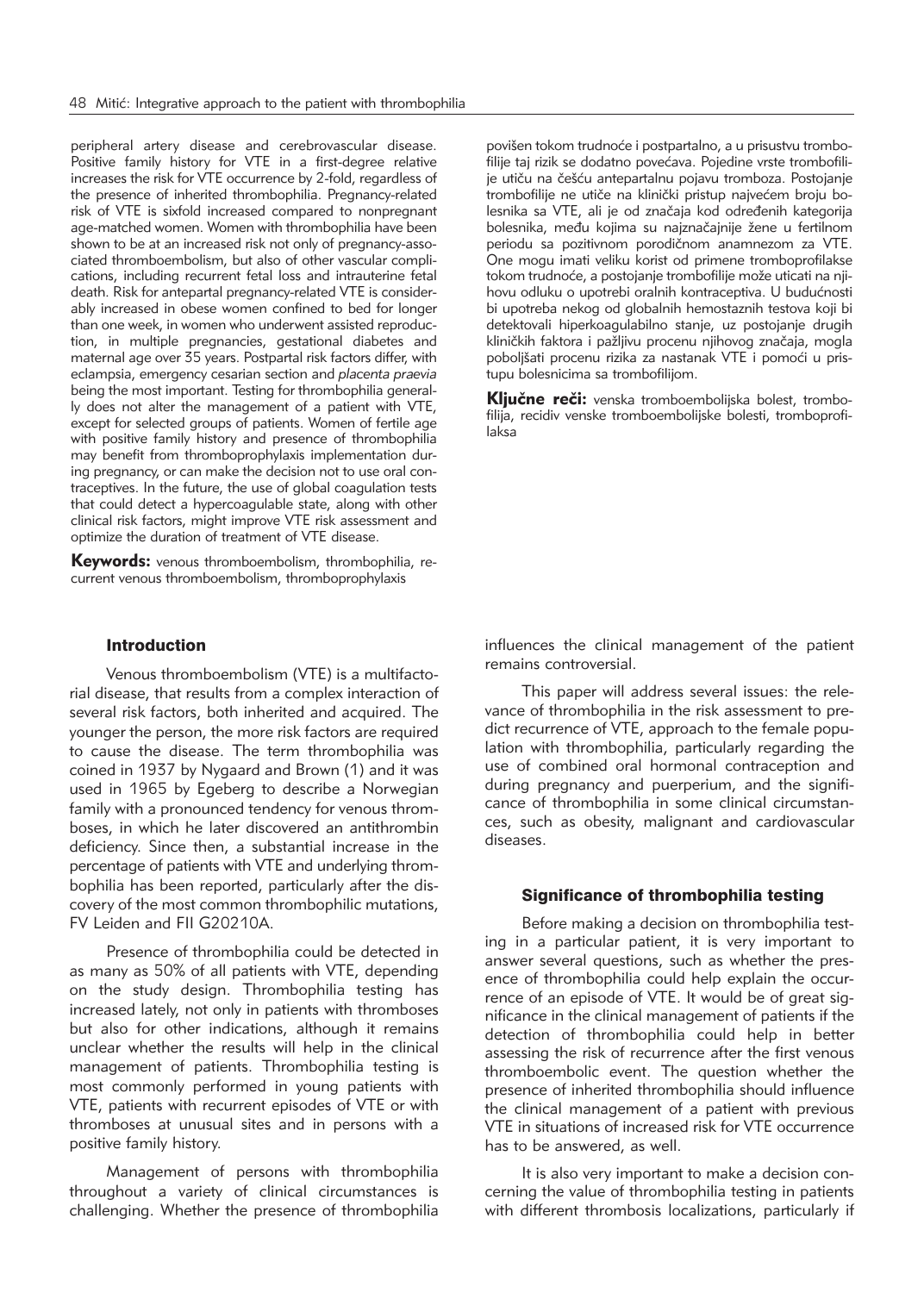superficial or distal veins of the leg are affected. Thrombophilia screening in asymptomatic persons with a family history of VTE is the other side of the coin – basically, the question that should be answered is: if a clinical risk factor is sufficient for thromboprophylaxis implementation during high-risk circumstances in a person with a positive family history of VTE, should the presence of thrombophilia influence the decision, which could lead to the conclusion that the absence of thrombophilia would support the decision to withhold thromboprophylaxis.

In families with inherited deficiencies of natural anticoagulants, asymptomatic members may benefit from thrombophilia screening.

## Recurrent venous thromboembolic disease

VTE is a chronic disease with a tendency to recur, with the incidence of a recurrent event the up to 30% (2). The risk for recurrence (2–5% per year) is higher than the risk for the first VTE occurrence (0.1–0.2% per year) (3–6).

Although the risk for VTE increases with age, a study of almost 700 patients after the first unprovoked proximal deep vein thrombosis and/or pulmonary embolism has shown that age at the time of VTE occurrence is not an important risk factor for recurrence (7).

Prediction of the recurrence of VTE in an individual patient after the first episode of venous thrombosis is a challenge for each physician involved in the treatment of this disease. The decision on the duration of anticoagulant therapy has serious implications. Risk of VTE recurrence after cessation of anticoagulant therapy is high, and persists over a lifetime, as does the risk of bleeding if therapy is continued. After discontinuation of treatment, in the first three years, more than 15% of patients will experience recurrent VTE (2, 5). If the treatment is continued, the annual risk of major bleeding is significant – 3% (8).

It is well known that patients with provoked VTE – after surgery, trauma, immobilization, pregnancy or combined oral contraceptive use are not at increased risk for recurrence. Prediction of VTE recurrence based on the presence of thrombophilia remains unclear. Studies of the risk factors for recurrence showed some paradoxes, described recently, particularly for the role of thrombophilia, which is a strong risk factor for the first VTE event, but it increases the risk of recurrence only by 1.5-fold (9, 10). Similarly, age was found to have no effect on recurrence risk, although it is the strongest risk factor for a first VTE event.

In the study of Christiansen et al, the rate of thrombotic event recurrence was 25.9 per 1000 patient-years. The incidence rate of recurrence was highest during the first 2 years and it was 2.7 times higher in men than in women. Several studies have shown that patients whose initial thrombotic event was idiopathic were at higher risk of thrombosis recurrence than those with a provoked VTE event (11, 5).

The use of oral contraceptives was also identified as a risk factor for recurrent VTE. This study has shown that the presence of thrombophilic mutations does not play an important role in the risk of a recurrent thrombotic event. Testing for thrombophilia seems to be of no significance in terms of prophylaxis implementation in the future. Clinical risk factors are probably more important than laboratory abnormalities in determining the dose and the duration of antithrombotic prophylaxis (5).

Several studies have assessed the risk of recurrent VTE in patients with inherited thrombophilia. They failed to demonstrate increased risk for VTE recurrence in patients with FV Leiden and prothrombin gene mutation G20210A, and found only mildly increased risk of recurrence in patients with natural inhibitor deficiencies (12).

A study of the proportion of patients who have been tested for thrombophilia and have experienced recurrent VTE, as compared to those who have not been tested, has demonstrated that testing for thrombophilia presence does not decrease the risk of VTE recurrence (13).

Study of 383 relatives of 82 deficient patients has shown that protein S, protein C or antithrombin deficiencies represent thrombophilia with high absolute risk of VTE. Screening and subsequent implementation of thromboprophylaxis in high-risk clinical settings may result in reduction of provoked VTE. It was also found that the risk of unprovoked VTE could not be altered by thrombophilia screening (14).

Several studies have found a substantial increase in the recurrence risk for carriers of FV Leiden (OR 2.4) and prothrombin gene mutations (OR 2.4–4.9) (6, 15, 16).

Increased risk for VTE recurrence is present in symptomatic carriers of combined thrombophilic defects (homozygous or double heterozygous) as well as patients with antithrombin deficiency, which makes prolonged anticoagulation in these patients highly recommended. Thrombophilia testing allows the identification of asymptomatic family members who are at increased risk for VTE occurrence, and primary thromboprophylaxis should be implemented in highrisk situations (17–20).

The role of D-dimer as a predictive test for VTE recurrence after withdrawal of anticoagulant treatment was evaluated in the PROLONG study. Results of the study showed that patients with an abnormal D-dimer level after one month without treatment are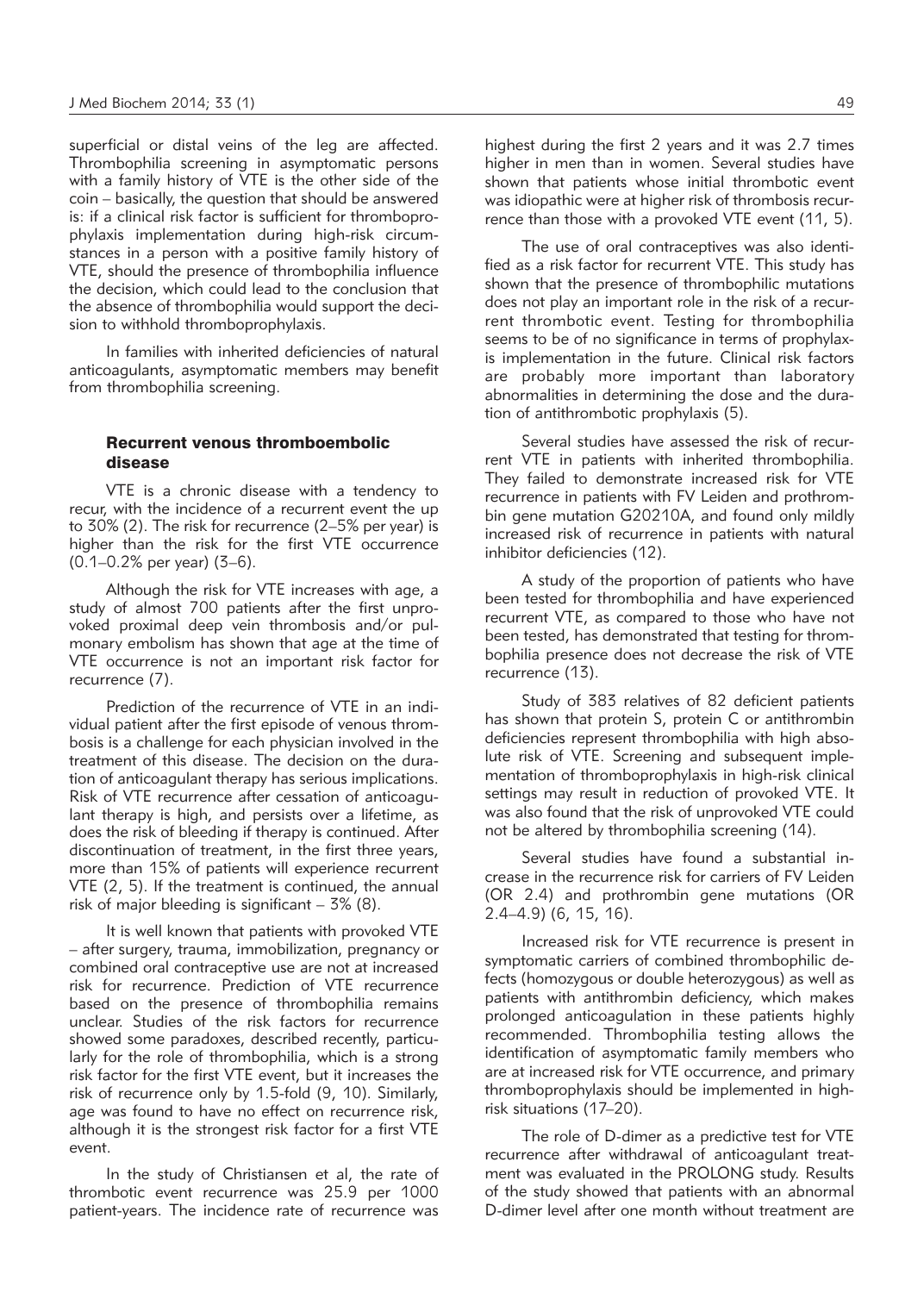at high risk for recurrence, and prolonged anticoagulant therapy is suggested (21).

The use of global coagulation tests which estimate thrombin generation might be helpful in determining patients at high risk for recurrence in the future.

# Venous thromboembolic disease in women

In their lifetime, women are likely to face situations associated with an increased risk of venous thromboembolism (VTE), through hormonal therapy or pregnancy and the puerperium.

Hormones are most commonly used in various forms for contraception, but the number of women using postmenopausal hormone replacement is also increasing. Hormones are likewise used for the treatment of hormone-responsive cancers and breast cancer risk reduction. In the past decade, presence of thrombophilia has been linked to poor pregnancy outcomes. Physicians are often asked to advise on the risks of hormonal therapy or pregnancy in a woman with a personal or family history of thrombosis or with a positive result of laboratory testing for thrombophilia. The most commonly asked questions are about the safety of the use of OC in relatives of women who had experienced a VTE event during pregnancy or on birth control pills, or were diagnosed with thrombophilia. The other type of questions are those about the safety of hormone replacement therapy or hormone treatment for breast cancer in women who had personally experienced either a provoked or unprovoked VTE event.

At the beginning of oral contraceptive use, five decades ago, several case reports on fatal thromboembolic events in young women led to numerous studies that assessed the influence of these drugs on the hemostatic system activity, as well as the risk of venous and arterial thromboses occurrence. For users of the first generation OC, the risk of VTE was 3–6 times higher as compared to nonusers. Presently available OC are second, third and fourth generation pills. The risk for VTE is 2–4 times increased in second generation pill users, and is even more enhanced in third generation pill users, with a pooled OR of 1.7 (22). The absolute risk for venous thrombosis occurrence in women taking second generation pills is between 1.6 and 3.1/10000/year; in women taking third generation pills it is between 2.9 and 5/10000/ year (23, 24).

The difference in VTE risk for various oral contraceptives and hormone replacement therapy is shown in *Table I* and *II* (25).

For the interpretation of relative risks, it is very important to estimate the absolute baseline risk, which is much lower in young women (26).

# Table I Risk of VTE for OC.

| Oral contraceptives                                                                                                                                                                          | ΟR      | Absolute risk<br>per 1000p/y |
|----------------------------------------------------------------------------------------------------------------------------------------------------------------------------------------------|---------|------------------------------|
| Strong risk increase:<br>ethinylestradiol/desogestrel,<br>ethinylestradiol/cyproterone,<br>ethinylestradiol/gestodene,<br>ethinylestradiol/lynestrenol,<br>oral progesterone only, high dose | $5 - 8$ | $2.1 - 2.8$                  |
| Moderate risk increase:<br>ethinylestradiol/noresthisterone<br>ethinylestradiol/levonorgestrel<br>transdermal<br>ethinylestradiol/norelgestromin<br>medroxyprogesterone depot                | $2 - 5$ | $1.4 - 1.5$                  |
| No risk increase:<br>levonorgestrel releasing IUD<br>Progestagen only, low dose<br>norethisterone, levonorgestrel,<br>desogestrel                                                            |         | $0.1 - 0.2$                  |

#### Table II Risk of VTE for HRT.

| Hormone replacement therapy                                                                       | OR          | Absolute risk |
|---------------------------------------------------------------------------------------------------|-------------|---------------|
| Moderate risk increase<br>oral combined<br>estrogen/progestagen pills<br>Oral estrogen only       | $1.5 - 3.0$ | $2.2 - 2.6$   |
| No risk increase<br>transdermal combined<br>estrogen/progestagen and<br>estrogen only<br>Tibolone |             | $0.9 - 1.2$   |

The risk of VTE is the highest during the first three months of use of oral contraceptives, with an OR of 13, and remains approximately fivefold increased during the exposure (27).

Despite the increased risk for venous thrombosis, the use of oral contraceptives is increasing due to their beneficial effect of avoiding unintended pregnacies as well as other effects, such as reduction of menstrual irregularities.

The baseline risk for VTE in women with inherited thrombophilia is additionally increased by the use of oral contraception. Women who are heterozygous for FV Leiden mutation and use oral contraceptives are at 30 times higher risk for VTE than women without the Leiden mutation who do not use OC (28). Similar interaction has been reported for women with a natural anticoagulant deficiency and prothrombin gene mutation, with an OR between 6 and 16. For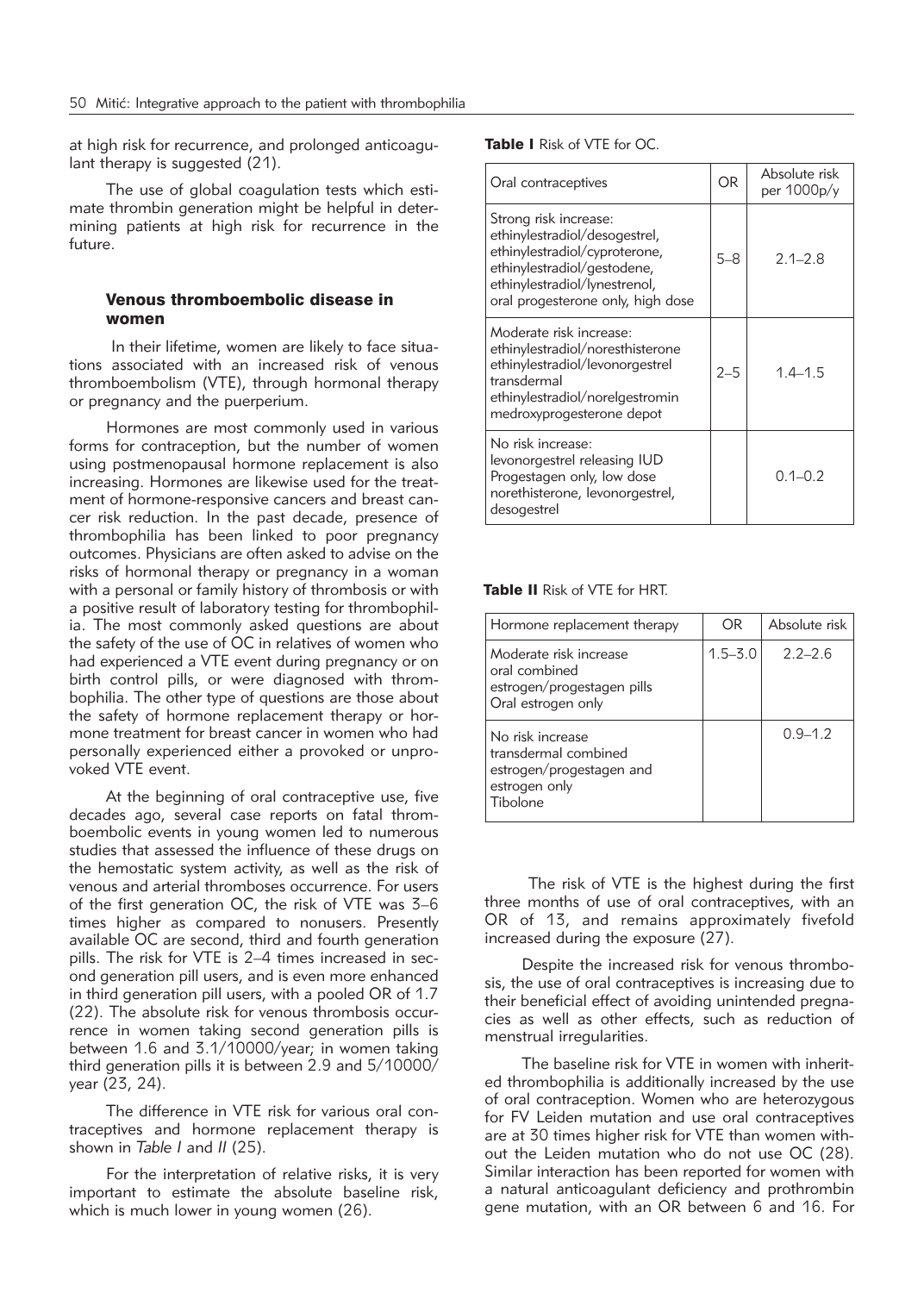Table III Number of women needed to avoid the use of OC to prevent one VTE event.

| Type of<br>thrombophilia   | Risk of VTE occurrence<br>on OC per year | Number needed<br>to avoid OC to<br>prevent one VTE |
|----------------------------|------------------------------------------|----------------------------------------------------|
| AT, PC, PS<br>deficiency   | 4%                                       | 50                                                 |
| FV Leiden, FII<br>G20210A  | $0.2 - 0.5%$                             | 200-400                                            |
| Positive family<br>history | 0.06                                     | 2500                                               |

women with an increased level of FVIII, the use of OC increases risk for VTE tenfold (29, 30).

Since it is clear that women with natural inhibitor deficiencies are at high risk for VTE occurrence after introduction of oral contraceptives, it would be worthwhile to perform thrombophilia testing in young women from families with antithrombin, protein C or protein S deficiencies. Women that are diagnosed with a deficiency should be advised not to use oral contraceptives. However, women from thrombophilic families without a natural inhibitor deficiency are still at substantially increased risk for VTE development while on the pill, compared to the general population, which is probably due to presence of some unknown thrombophilias. Therefore, absence of thrombophilia in women from families with natural inhibitor deficiencies may lead to wrong conclusions and inadequate counseling.

The number of asymptomatic women with thrombophilia who should avoid using combined oral contraceptives in order to prevent one venous thromboembolic event is shown in *Table III* (25).

The use of OC increases the risk for cerebral venous thrombosis occurrence approximately twentyfold, and there is also multiplicative interaction between the presence of inherited thrombophilia and use of OC, as there is for DVT and PE. Study of 40 women with CVT found an odds ratio of 30 for CVT in women with inherited thrombophilic abnormalities such as FV Leiden mutation, protein C, protein S or antithrombin deficiency who also used oral contraception. Another study of forty women with CVT, eighty women with proximal DVT and 120 controls found extremely high risk for CVT in prothrombin mutation carriers who use oral contraceptives, with OR 149 (31). Even higher risk for cerebral venous sinus thrombosis was found in women who use third generation combined OC compared to women who use the second generation pill (32).

The use of OC increases the risk for arterial thromboses as well; the RR for myocardial infarction in women who use low dose OC is 2.6, and RR for ischemic stroke is 3.0 (33, 34).

The risk of VTE in women using hormone replacement therapy (HRT) was evaluated after the increased risk for venous thromboembolic complications with OC use was established. Several studies have found twofold to sixfold increase in VTE risk in HRT users, depending on the duration of treatment (35–37).

The risk was higher during the first year of HRT use, and decreased later on. The risk for VTE was higher in women with presence of congenital thrombophilia as compared to women without thrombophilic abnormalities (38).

A double-blind randomized controlled trial of 16,608 postmenopausal women aged between 50 and 79 years has demonstrated twofold increased risk for VTE occurrence in women taking estrogen plus progestin therapy as compared to placebo. The risk associated with hormone therapy was age-dependent – HR of 4.28 for women aged 60 to 69 years and 7.46 for women aged 70 to 79 years, as well as BMIdependent – the incidence of VTE was increased in overweight and obese women. Thrombophilia caused by the presence of factor V Leiden was also found to increase the hormone-associated risk of thrombosis – over sixfold increase compared to women in the placebo group without the mutation. The study did not demonstrate the association of thrombophilic mutations other than FV Leiden with hormone-related venous thromboembolic disease (39).

The ESTHER study has shown that the route of hormone administration in postmenopausal women plays an important role in creating the risk for VTE occurrence. The risk for VTE in users of oral estrogens was 4.2 compared to nonusers, and for transdermal users the OR was 0.9. The ESTHER study also showed no association between micronized progesterones and pregnane derivates and VTE occurrence. On the other hand, the risk was fourfold increased with the use of norpregnane derivates (40).

Decision on the use of OC or HRT in thrombophilic women should be based on individual assessment of the relation of the benefits and the risks. For women carriers of thrombophilic abnormalities and with a previous venous thromboembolic event, it is recommended not to use combined oral contraceptive pills. The use of OC in women with inherited thrombophilia who do not have a history of VTE should be a matter of individual counseling, based on the estimated risk with various types of thrombophilia. The use of third generation pills should be avoided, since the risk for VTE is higher compared to second generation pills.

When approaching women with thrombophilia, physicians should bear in mind that the use of less efficient contraceptive methods exposes them to the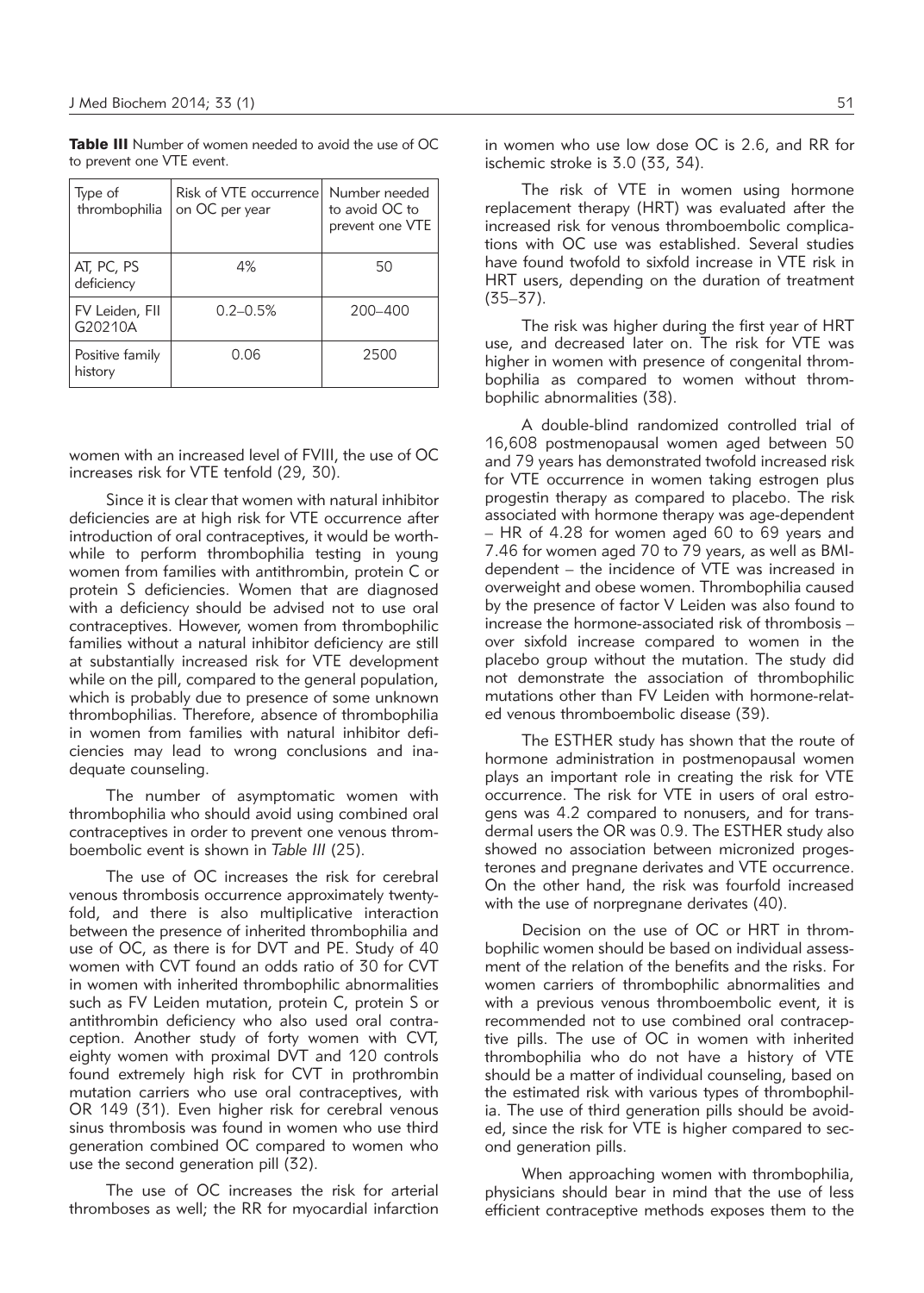risk of unintended pregnancies and increased risk of pregnancy-related VTE.

Instead of strictly contraindicating OC use, detailed counseling on all contraceptive options is recommended, with individual estimates of the associated risks of both venous thrombosis and unintended pregnancy, which would enable these women to make an informed choice, taking into account their own preferences.

#### **Pregnancy**

Normal pregnancy is characterized by numerous changes that affect all components of the hemostatic system, creating the hypercoagulable state which has a protective role against severe blood loss during the delivery, while at the same time increasing the risk of venous thromboembolic event occurrence (41, 42). The risk for VTE occurrence in pregnant women is four to sixfold increased compared to a nonpregnant age-matched population, and it is further increased during the postpartum period (43).

Incidence of deep venous thrombosis (DVT) and pulmonary embolism (PE) is estimated to be 1 in 1000–2000 deliveries. VTE is the leading cause of morbidity and mortality during pregnancy and the puerperium, and it also has a huge impact on women's health throughout lifetime as it frequently causes late complications – the postthrombotic syndrome, which significantly impairs the quality of life (44).

Several factors increase the risk of pregnancyrelated venous thromboembolic disease, including age over 35 years, immobilization during pregnancy, emergency cesarian section, previous VTE, obesity, assisted reproduction, gestational diabetes, and the presence of thrombophilia (45, 46).

Inherited or acquired thrombophilia is associated with increased risk of VTE occurrence, depending on the type of thrombophilia present. Risk of VTE occurrence is higher during the third trimester of pregnancy, and the highest immediately after delivery. Some studies have shown that 50–75% of VTE develop during the antepartum period, with half of them occurring in the first trimester (47). Thrombophilia is more likely to be found in women with first trimester VTE compared to the second and third trimester or postpartum. Presence of natural inhibitor deficiency is related to increased risk for antepartum VTE, which was also observed in studies of pregnancy-related VTE in our population (48, 49).

Prophylaxis of pregnancy-related VTE is very challenging for every physician involved in this area. It is essential to identify women who will benefit from thromboprophylaxis implementation and to use an optimal, safe and efficient dose of low molecular weight heparin. In women with previous VTE, who are at 3–4 times higher risk for VTE during subsequent

Table IV Risk stratification for pregnancy-related VTE recurrence.

| Low risk             | major transient risk factor present at<br>time of previous VTE |
|----------------------|----------------------------------------------------------------|
| Intermediate<br>risk | hormone or pregnancy-related or<br>unprovoked previous VTE     |
| High risk            | recurrent previous unprovoked VTE                              |

Table V Risk of pregnancy-related VTE in women with thrombophilia

| Type of thrombophilia    | Incidence     | <b>Estimated RR</b> |
|--------------------------|---------------|---------------------|
| FV Leiden heterozygous   | $2 - 7%$      | 83                  |
| FII G20210A heterozygous | 2%            | 6.8                 |
| AT deficiency            | $0.1 - 0.6%$  | 4.7                 |
| PC deficiency            | $0.2 - 0.3%$  | 4.8                 |
| PS deficiency            | $\leq$ = 0.1% | 3.2                 |
| FV Leiden homozygous     | $0.2 - 0.5$   | 34.4                |
| FII G20210A homozygous   | < 0.1         | 26.4                |

pregnancies, it is important to evaluate the presence of provoking factors at the time of the first event as well as the presence of inherited thrombophilia. In women with first VTE provoked by the use of oral contraceptives or pregnancy and postpartum the risk for recurrent VTE seems to be higher than in those with a nonhormonal provoking factor. ACCP guidelines suggest categorization of patients into low, intermediate and high risk groups (*Table IV*).

All women with previous VTE should receive postpartal thromboprophylaxis for six weeks. Antepartum prophylaxis is not recommended for women with estimated low risk for pregnancy-related recurrence, but for women at moderate and high risk thromboprophylaxis is recommended during the entire pregnancy. Most women with previous recurrent unprovoked VTE events are on long term anticoagulant therapy. In these women, cessation of VKA and introduction of therapeutic weight-adjusted doses of LMWH is indicated as soon as the pregnancy test is positive, by all means before the 6th week of gestation. After delivery, women can be switched back to their usual anticoagulants, overlapping LMWH until target INR has been reached (50).

In women with no previous VTE who have inherited thrombophilia, the decision to use prophylactic LMWH is based on the estimated risk for VTE occur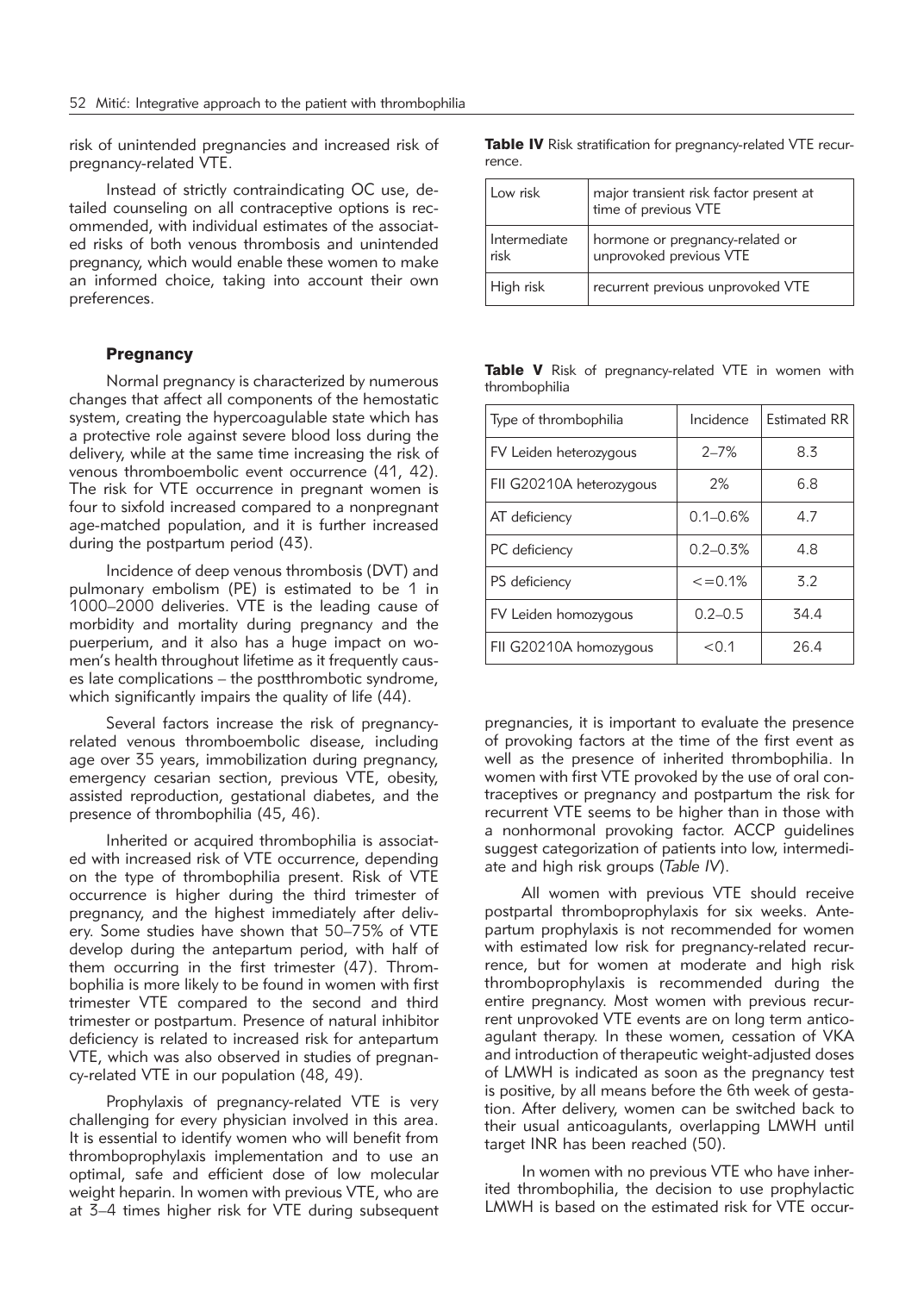rence during pregnancy and postpartum (*Table V*) (51).

ACCP guidelines suggest both antepartum and postpartum prophylaxis in women who are homozygous carriers of a FV Leiden or FII G20210A mutation and have a positive family history of VTE. For women with other inherited thrombophilias with a family history of VTE and women with FV Leiden or FII G20210A homozygous mutations without a family history of VTE, clinical vigilance antepartum and thromboprophylaxis postpartum are suggested (52). A controversial issue is the use of antepartum prophylaxis in asymptomatic women with a deficiency of natural anticoagulant inhibitors, particularly antithrombin. It seems that the previously reported very high incidences of pregnancy-related VTE in women with antithrombin, protein C and protein S deficiencies – 24% in the study of Conard and 28% in the study of Pabinger – were not confirmed in family cohort studies that included family members without previous VTE. In fact, the study of Friederich et al. found much lower risk (53, 54).

Presence of inherited thrombophilia has been connected to pregnancy complications related to placental vascular impairment, with recurrent pregnancy loss being the most studied one. Other pregnancy complications related to thrombophilia are fetal death, intrauterine growth restriction, placental abruption, preeclampsia. The role of thrombophilia in the development of pregnancy complications and the usefulness of antithrombotic agents for the prevention of these complications have been heavily debated over the last decade. Several studies have shown an increase in favourable pregnancy outcomes in thrombophilic women with previous miscarriages who used low molecular weight heparin during subsequent pregnancies (55–58). Based on these results, the use of prophylactic low molecular heparin in women with thrombophilia and recurrent pregnancy loss has become widely accepted.

Recently published results of two randomized placebo controlled trials revealed no effect of thromboprophylaxis use in women with two or more previous miscarriages, with or without thrombophilia (59, 60). Only a small number of women with inherited thrombophilia were included in these studies (HA-BENOX study 24 women, SPIN study 10 women), with a nonsignificant increase in live birth rate in thrombophilic women treated with enoxiparin. Contrary to these findings, the two most recently published studies failed to demonstrate a beneficial effect of thromboprophylaxis on the pregnancy outcome in thrombophilic women with previous pregnancy complications other than recurrent miscarriages (61, 62).

In our population, we have also found an increased incidence of thrombophilic abnormalities in women with recurrent pregnancy loss, particularly if these occur after the  $12<sup>th</sup>$  gestational week (63, 64). Results of the implementation of thromboprophylaxis in these women during subsequent pregnancies are encouraging, particularly for the most frequently found thrombophilias, such as FV Leiden and prothrombin gene mutation G20210A. The role of throm bopro phylaxis in women with more severe forms of thrombophilia, such as natural inhibitor deficiency and previous pregnancy losses, needs to be clarified in future studies (65, 66).

#### Familial thrombophilia

Presence of family history of venous thrombosis increases the risk of VTE occurrence in first-degree relatives twofold, regardless of the presence of inherited thrombophilic defects. The potential benefits of testing asymptomatic family members of patients with thrombophilia diagnosed after first VTE are identification of individuals at high risk and implementation of prophylactic measures in order to prevent VTE occurrence.

The risk for VTE occurrence in carriers of inherited thrombophilia is fivefold increased for antithrombin deficiency (67); for other inherited thrombophilic defects it is low, except for the FV Leiden homozygous mutation. Results of some studies support the thrombophilia screening in patients with natural anticoagulant deficiencies. The FV Leiden mutation screening for asymptomatic family members may be justified in women of fertile age (68).

#### **Obesity**

Obesity is a well-known risk factor for arterial thrombosis, and it increases the risk for venous thromboembolic disease as well (69).

Obesity is common, with a prevalence of 20–25%, and may therefore have a considerable impact on the overall incidence of thrombosis. Results of the study of the associations of obesity with clotting factor levels among patients with a first episode of objectively diagnosed thrombosis from three Anticoagulation Clinics in the Netherlands revealed that obesity (BMI  $\ge$ /=30 kg/m<sup>2</sup>) increased the risk of thrombosis twofold, and that obese individuals had higher levels of clotting factors VIII and IX. It was also shown that the use of oral contraceptives further increased the effect of obesity on the risk of thrombosis, leading to 10-fold increased risk amongst women with a BMI greater than  $25 \text{ kg/m}^2$ , so this synergistic effect should be borne in mind when prescribing OC to obese women (70).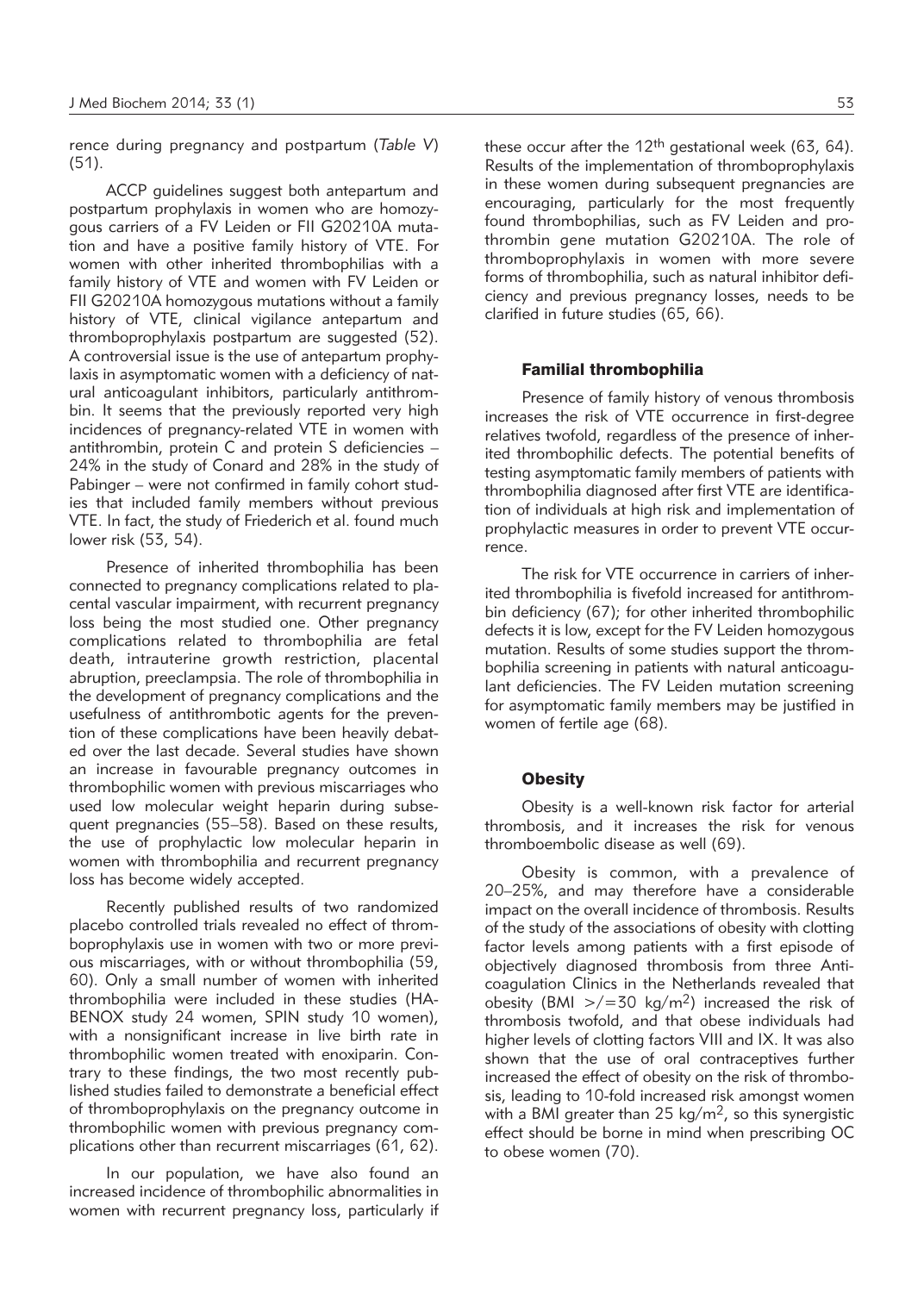# **Malignancy**

Malignant diseases are a well-described risk factor for VTE occurrence and recurrence. The overall risk of venous thrombosis is increased 7-fold in patients with a malignancy as compared to persons without malignancy. The highest risk exists in patients with hematological malignancies, with the OR of 28, followed by lung cancer and gastrointestinal cancer. The risk of VTE occurrence is highest in the first few months after the diagnosis of malignancy and in patients with an advanced stage of cancer with distant metastases.

Presence of inherited thrombophilia contributes to the further VTE risk increase – patients with cancer who are carriers of the factor V Leiden mutation have 12-fold increased risk for VTE occurrence compared to individuals without cancer and factor V Leiden. Similar results were indirectly calculated for the prothrombin G20210A mutation in patients with cancer (71).

# Cardiovascular risk

Presence of clinical risk factors should be integrated in the strategy of VTE risk assessment as well. Since many risk factors, such as obesity, hypertension, dyslipidemia, diabetes and smoking are common for both arterial and venous thromboses, it has been suggested that VTE should be considered as a part of a pancardiovascular syndrome, along with coronary artery disease, peripheral artery disease and cerebrovascular disease (72).

Many risk factors for VTE also increase the risk of atherothrombosis, to such an extent that some experts suggest that cardiovascular risk reduction strategies should be integrated in the prevention of venous thromboembolic disease.

In the study of Myocardial Infarctions Leiden, published in 1998, it was found that the risk of myocardial infarction for male carriers of the FIIG20210A mutation versus noncarriers was increased by 50%, and the risk was further increased when one of the major cardiovascular risk factors (smoking, hypertension, diabetes, obesity) was also present. The combination of thrombophilia and major cardiovascular risk factors creates substantially higher risk – threefold to sixfold increased, than the presence of a single cardiovascular risk factor in the absence of a thrombophilic mutation (73).

The association of atherothrombosis and VTE was suggested by Prandoni et al. in 2003, after they showed that patients with carotid artery plaque are at doubled risk for VTE occurrence (74). Subsequently, several studies demonstrated that the risk for myocardial infarction or ischemic stroke is increased in persons with prior VTE (75, 76).

# Approach to the patient with VTE and thrombophilia

Since there is no evidence that testing for thrombophilia lowers the incidence of VTE recurrence, it is recommended to treat patients after the first VTE event for 3–6 months. Such duration of treatment provides the optimal balance between the risk of bleeding and the risk of proximal extension or the recurrence of thrombosis.

Testing for thrombophilia generally does not alter the management of patients with VTE, except for selected groups of patients. Patients who are found to have severe thrombophilic abnormalities, such as a natural anticoagulant deficiency or homozygous mutation for FV Leiden, may benefit from prolonged treatment, since the recurrence risk is unacceptably high compared to the bleeding risk while on anticoagulants. Thrombophilia testing of asymptomatic relatives of VTE patients may be useful in certain situations. Thrombophilia testing should be limited to women who plan to become pregnant or consider the use of combined oral contraceptives. Women of fertile age with a positive family history and presence of thrombophilia may benefit from thromboprophylaxis implementation during pregnancy, or they can take the decision not to use oral contraceptives. Appropriate counseling of these individuals is essential, with information regarding the absolute risk for VTE, based on the otherwise low basal risk and risk in crease during pregnancy or OC use, but also the benefits of OC use, and this should help in making an informed decision.

In the future, the use of global coagulation tests that could detect a hypercoagulable state, along with other clinical risk factors, might improve VTE risk assessment and optimize the duration of the treatment of venous thromboembolic disease.

# Conflict of interest statement

The authors stated that there are no conflicts of interest regarding the publication of this article.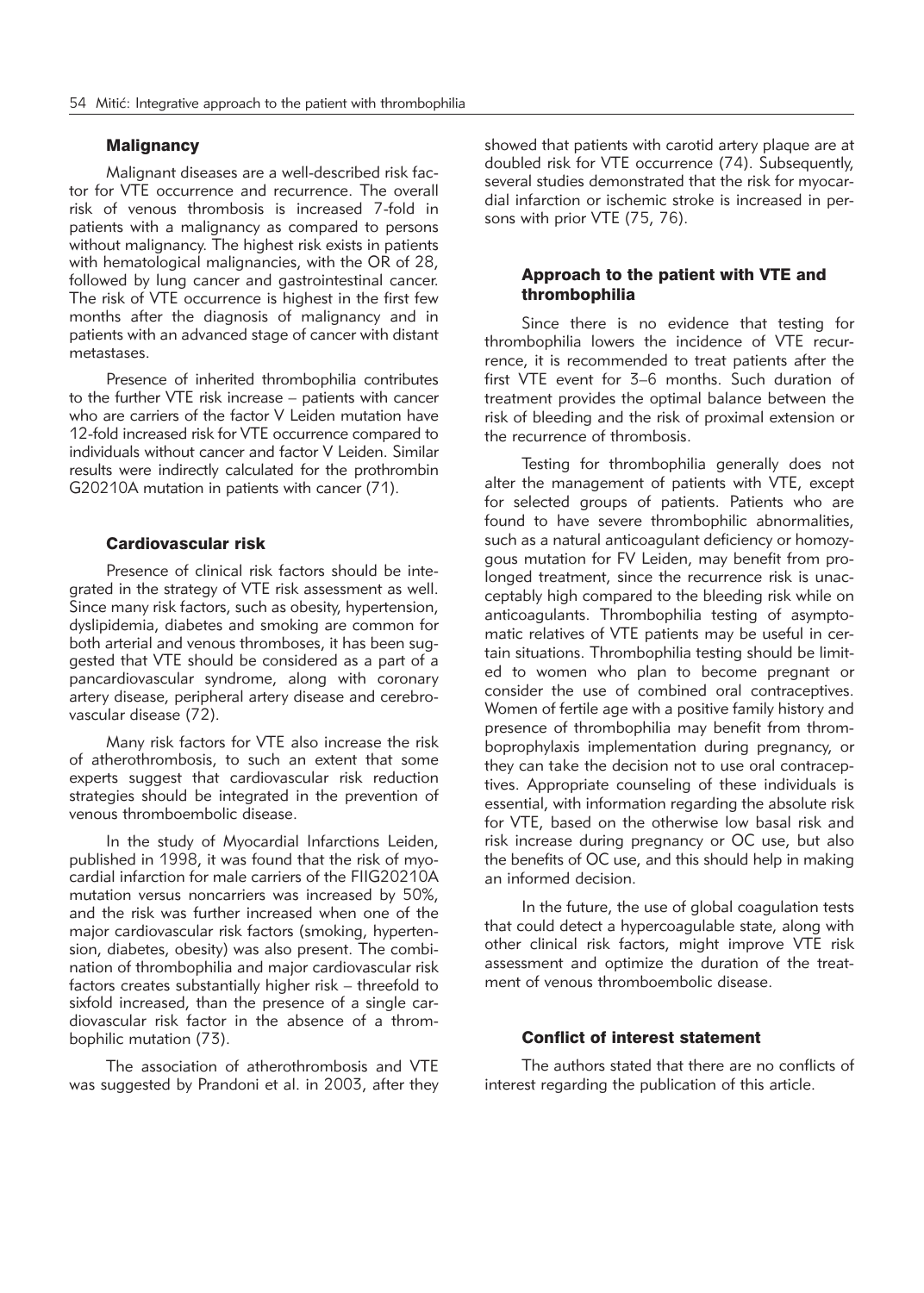#### **References**

- 1. Nygaard KK, Brown GE. Essential thrombophilia: report of five cases. Arch Intern Med 1937; 59: 82–106.
- 2. Prandoni P, Lensing AWA, Cogo A, Cuppini S, Villalta S, Carta M, Catellan AM, Polistena P, Bernardi E, Prins MH. The long term clinical course of acute deep venous thrombosis. Ann Int Med 1996, 125(1): 1–7.
- 3. Hansson PO, Sörbo J, Eriksson, H. Recurrent venous thromboembolism after deep vein thrombosis: incidence and risk factors. Archives of Internal Medicine 2000; 160: 769–74.
- 4. Baglin T, Luddington R, Brown K, Baglin C. Incidence of recurrent venous thromboembolism in relation to clinical and thrombophilic risk factors: prospective cohort study. Lancet 2003; 362: 523–6.
- 5 . Christiansen SC, Cannegieter SC, Koster T, Vanden broucke JP, Rosendaal FR. Thrombophilia, clinical factors, and recurrent venous thrombotic events. Journal of the American Medical Association 2005; 293: 2352–61.
- 6 . Prandoni P, Noventa F, Ghirarduzzi A, Pengo V, Bernardi E, Pesavento R, Lotti M, Tormene D, Simioni P, Pagnan A. The risk of recurrent venous thromboembolism after discontinuing anticoagulation in patients with acute proximal deep vein thrombosis or pulmonary embolism. A prospective cohort study in 1 626 patients. Haematologica 2007; 92: 199–205.
- 7. Eischer L, Eichinger S, Kyrle PA. Age at first venous thromboembolism and risk of recurrence: a prospective cohort study. Medicine (Baltimore) 2009; 88: 366–70.
- 8. Keeling D. Duration of anticoagulation: a decision making based on absolute risk. Blood Rev 2006; 20: 173–8.
- 9. Dahabreh IJ, Kent DM. Index event bias as an explanation for the paradoxes of recurrence risk research. JAMA 2011; 139: 893–900.
- 10. Baglin T. Unrevealing the thrombophilia paradox: from hypercoagulability to the prothrombotic state. J Thromb Haemost 2010; 8: 2159–68.
- 11. Heit JA, Mohr DM, Silverstein MD, Petterson TM, O'Fallon WM, Melton LJ. Predictors of recurrence after deep vein thrombosis and pulmonary embolism. A population based cohort study. Arch Int Med 2000; 160: 761–8.
- 12. De Stefano V, Simioni P, Rossi E, Tormene D, Za T, Pagnan A, Leone G. The risk of recurrent venous thromboembolism in patients with inherited deficiency of natural anticoagulants antithrombin, protein C and protein S. Haematologica 2006; 91(5): 695–8.
- 13. Coppens M, Reijnders JH, Middeldorp S, Doggen CJ, Rosendaal FR. Testing for inherited thrombophilia does not reduce recurrence of venous thrombosis. J Thromb Haemost 2008; 6: 1474–7.
- 14. Mahmoodi BK, Brouwer JL, Ten Kate MK, Lijfering WM, Veeger NJ, Mulder AB, Kluin-Nelemans HC, van der Meer J. A prospective cohort study on the absolute risk of venous thromboembolism and predictive value of screening asymptomatic relatives of patients with hereditary

deficiencies of protein S, protein C or antithrombin. J Thromb Haemost 2010; 8: 1193–200.

- 15. Simioni P, Prandoni P, Lensing AWA, Manfrin D, Tormene D, Gavasso S, Girolami B, Marchiori A, Sardella C, Prins M, Girolami A. Risk for subsequent venous thromboembolic complications in carriers of the prothrombin or the factor V gene mutation with a first episode of deep-vein thrombosis. Blood 2000; 96: 3329–33.
- 16 . Miles JS, Miletich JP, Goldhaber SZ, Hennekens CH, Ridker PM. G20210A mutation in the prothrombin gene and the risk of recurrent venous thromboembolism. J Am Coll Cardiol 2001; 37: 215–18.
- 17. Brouwer JL, Lijfering WM, Ten Kate MK, Kluin-Nelemans HC, Veeger NJ, van der Meer J. High ling-term absolute risk of recurrent venous thromboembolism in patients with hereditary deficiencies of proten S, protein C and antithrombin. Haemost Thromb 2009; 101: 93–9.
- 18. Vossen CY, Walker ID, Svensson P, Souto JC, Scharrer I, Preston FE, Palaretti G, Pabinger I, van der Meer FJ, Macris M, Fontcuberta J, Conard J, Rosendaal FR. Recurrence rate after a first venous thrombosis in patients with familial thrombophilia. Atheroscl Thromb Vasc Biol 2005; 25: 1992–7.
- 19. Middeldorp S, van Hylckama, Vlieg A. Does thrombophilia testing help in the clinical management of patients? Br J Haematol 2008; 143: 321–35.
- 20. Lijfering WM, Brouwer, JL, Veeger NJ, Bank I, Coppens M, Middeldorp S, Hamulyak K, Prins MH, Buller HR, van der Meer J. Selective testing for thrombophilia in patients with first venous thrombosis: results from a retrospective family cohort study on absolute thrombotic risk for currently known thrombophilic defects in 2479 relatives. Blood 2009; 113: 5314–22.
- 21. Palareti G, Cosmi B, Legnani C, Tosetto A, Brusi C, Iorio A, Pengo V, Ghiraduzzi A, Pattacini C, Testa S, Lensing AW, Tripodi A; PROLONG investigators. D-dimer testing to determine the duration of anticoagulant therapy. N Eng J Med 2006; 355(17): 1780–9.
- 22. Kemmeren JM, Algra A, Grobbee DE. Third generation oral contraceptives and risk of venous thrombosis: meta analysis. BMJ 2001; 323(7305): 131–4.
- 23. Jick H, Jick SS, Gurewich V, Myers MW, Vasilakis C. Risk of idiopathic cardiovascular death and nonfatal venous thromboembolism in women using oral contraceptives with differing progestagen components. Lancet 1995; 346: 1589–93.
- 24. Farmer RD, Lawrenson RA, Thompson CR, Kennedy JG, Hambleton IR. Population-based study of risk of venous thromboembolism associated with various oral contraceptives. Lancet 1997; 349: 83–8.
- 25. Middeldorp S. Thrombosis in women: what are the know ledge gaps in 2013. J Thromb Haemost 2013; 11(Suppl. 1): 180–91.
- 26. Naess IA, Christiansen SC, Romundstad P, Cannegieter SC, Rosendaal FR, Hammerstrom J. Incidence and mortality of venous thrombosis: a population based study. J Thromb Haemost 2007; 4: 692–9.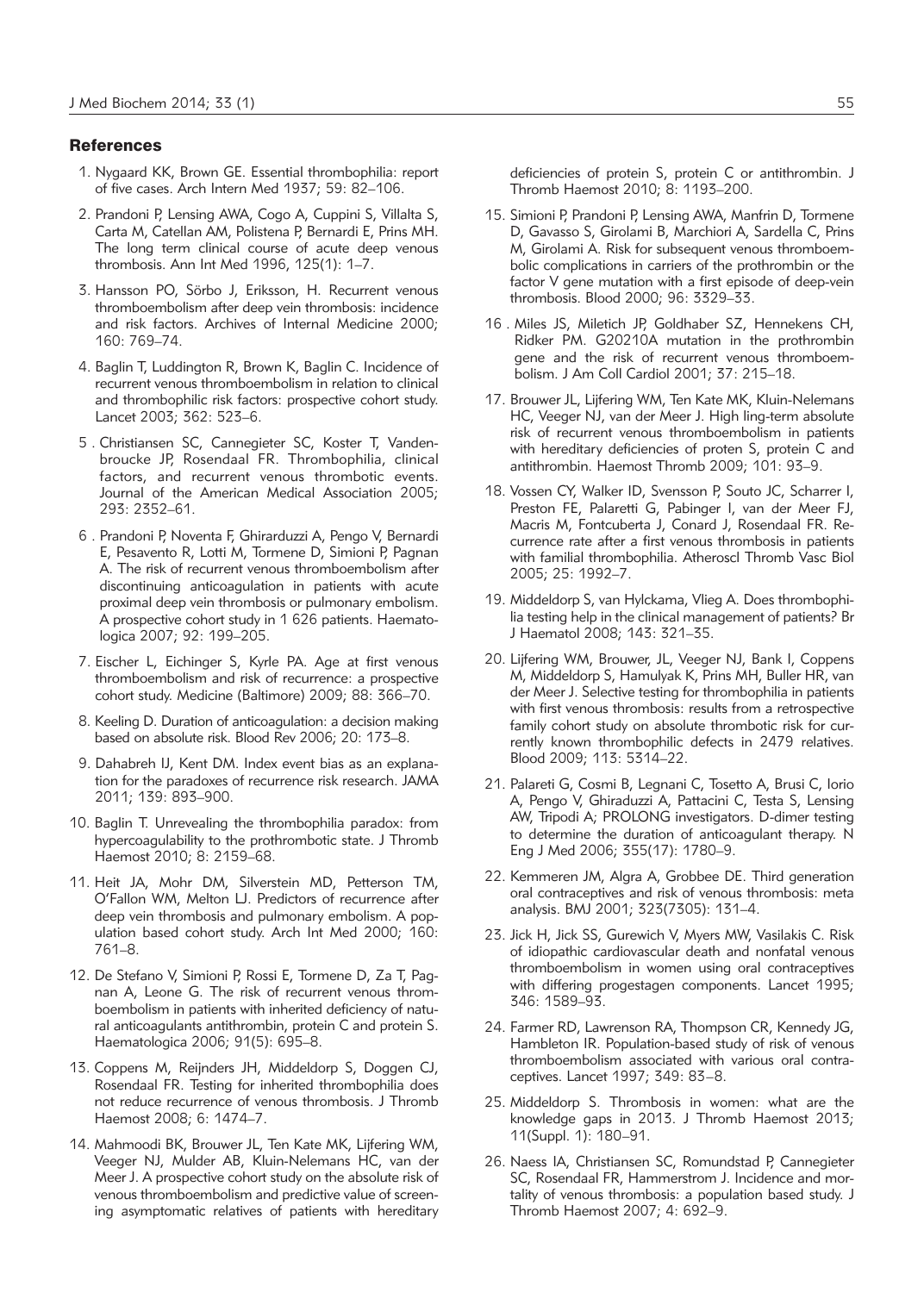- 27. Van Hylckama Vlieg A, Helmerhorst FM, Vandenbroucke JP, Doggen CJ, Rosendaal FR. The venous thrombotic risk of oral contraceptives, effects of oestrogen dose and progesterone type: results of MEGA case-control study. BMJ 2009, 339: b2921.
- 28. Vandenbroucke JP, Koster T, Briet E, Reitsma PH, Bertina RM, Rosendaal FR. Increased risk of venous thrombosis in oral contraceptive users who are carriers of factor V Leiden mutation. Lancet 1994; 344: 1453–7.
- 29. Martinelli I, Taioli E, Bucciarelli P, Akhavan S, Mannucci PM. Interaction between the G20210A mutation of the prothrombin gene and oral contraceptive use in deep venous thrombosis. Atheroscl Thromb Vasc Biol 1999; 19: 700–3.
- 30. Bloemenkamp KW, Helmerhorst FM, Rosendaal FR, Vandenmbroucke JP. Venous thrombosis, oral contraceptives and high factor VIII levels. Thromb Haemost 1999; 128: 15–20.
- 31. Martinelli I, Sacchi E, Landi G, Teioli E, Duca F, Mannucci PM. High risk of cerebral vein thrombosis in carriers of a prothrombin gene mutation and in users of oral contraceptives. N Engl J Med 1998; 338: 1793–7.
- 32. De Bruijn SF, Stam J, Vandenbroucke JP. Increased risk of cerebral venous thrombosis with third generation oral contraceptives. Cerebral Venous Sinus Thrombosis Study Group. Lancet 1998; 351: 1404.
- 33. Farley TM, Schlesselman JJ. Hormonal contraception and risk of cardiovascular disease. An international perspective. Contraception 1998; 57: 211–30.
- 34. WHO Collaborative Study of Cardiovascular Disease and Steroid Hormone Contraception. Haemorrhagic stroke, overall stroke risk, and combined oral contraceptives: results of an international, multicentre, case-control study. Lancet 1996; 348: 505–10.
- 35. Daly E, Vessey MP, Hawkins MM, Carson JL, Gough P, Marsh S. Risk of venous thromboembolism in users of hormone replacement therapy. Lancet 1996; 348: 977–80.
- 36. Jick H, Derby LE, Myerss MW, Vasilakis C, Newton KM. Risk of hospital admission for idiopathic venous thromboembolism among users of postmenopausal estrogens. Lancet 1996; 348: 981–3.
- 37. Perez-Gutthann S, Garcia Rodriguez LA, Castelsague JC, Duque Oliart A. Hormone replacement therapy and risk of venous thromboembolism: population based case control study. BMJ 1997; 314: 796–800.
- 38. De Sancho MT, Dorff T, Rand JH. Thrombophilia and the risk of thromboembolic events in women on oral contraceptives and hormone replacement therapy. Blood Coag Fibrinolysis 2010; 21: 534–8.
- 39. Cushmen M, Kuller LH, Prentice R, Rodabough RJ, Psaty BM, Stafford RS, Sidney S, Rosendaal FR. Estrogen plus progestin and risk of venous thrombosis. JAMA 2004; 292(13): 1578–80.
- 40. Canonico M, Oger E, Plu-Bureau G, Conard J, Meyer G, Lévesque H, Trillot N, Barrellier MT, Wahl D, Emmerich J, Scarabin PY. Estrogen and Thromboembolism Risk (ESTHER) Study Group. Hormone therapy and venous thromboembolism among postmenopausal women:

impact of the route of estrogen administration and progestogens: the ESTHER study. Circulation 2007; 115: 840–5.

- 41. Bonnar J. Haemostasis and coagulation disorders in pregnancy. In: Bloom AL, Thomas DP, eds. Haemostasis and Thrombosis. Edinburgh: Churchill Livingstone; 1987: 570–84.
- 42. Bremme K. Haemostasis in normal pregnancy. In: Brenner B, Marder VJ, Conard J, eds. Women's Issues in Haemostasis and Thrombosis. London: Martin Dunitz Ltd; 2002: 151–65.
- 43. McColl MD, Ramsay JE, Tait RC, Walker ID, McCall F, Conkie JA, Carty MJ, Greer IA. Risk factors for pregnancy associated venous thromboembolism. Thromb Haemost 1997; 78: 1183–8.
- 44. Eldor A. Thrombophilia, thrombosis and pregnancy. Thromb Haemost 2001; 86: 104–11.
- 45. Greer IA. Thrombosis in pregnancy: maternal and fetal issues. Lancet 1999; 353: 1258–65.
- 46. Jacobsen AF, Skjeldestad FE, Sandset PM. Incidence and risk patterns of venous thromboembolism in pregnancy and puerperium–a register-based case-control study. Am J Obstet Gynecol 2008; 198: 233.
- 47. Blanco-Molina A, Trujillo-Santos J, Criado J, Lopez L, Lecumberri R, Gutierrez R, Monreal M. Venous thromboembolism during pregnancy or postpartum: findings from the RIETE registry. Thromb Haemost 2007; 97: 186–90.
- 48. Mitić G, Kovač M, Jurišić D, Đorđević V, Ilić V, Salatić I, Spasić D, Novakov Mikić A. Clinical characteristics and type of thrombophilia in women with pregnancy-related venous thromboembolic disease. Gynecol Obstet Invest 2011; 72(2): 103–8.
- 49. Mitić G, Povazan Lj, Lazić R, Spasić D, Maticki-Sekulić M. Deficiency of the natural anticoagulant proteins in women with pregnancy related venous thromboembolism. Med Pregl 2009 Jan-Feb; 62(1–2): 53–62.
- 50. Mitić G, Povazan L, Lučić AM. Treatment of pregnancy related venous thromboembolism. Med Pregl 2009 Jul-Aug; 62(7–8): 346–51.
- 51. Robertson L, Wu O, Langhorne P, Twaddle S, Clark P, Lowe GDO, Walker ID, Greaves M, Brenkel L, Regan Greer IA. Thrombophilia in pregnancy: a systematic review. Br J Haematol 2006; 132(2): 171–96.
- 52. Bates SM, Greer IA, Middeldorp S, Veenstra D, Prabulus AM, Vandvik PO. Venous thromboembolism, thrombophilia, antithrombotic therapy and pregnancy: ACCP evidence based clinical practice guidelines. Chest 2012; 2(Suppl): e691S–736S.
- 53. Mitić G. Nasledna trombofilija i trombozne komplikacije u trudnoći (disertacija). Novi Sad: Univerzitet u Novom Sadu; 2008; 128.
- 54. Friederich PW, Sanson BJ, Simioni P, Zanardi S, Huisman MV, Kindt I, Prandoni P, Buller HR, Girolami A, Prins MH. Frequency of pregnancy related venous thromboembolism in anticoagulant factor deficient women: implications for prophylaxis. Ann Int Med 1996; 125: 955–60.